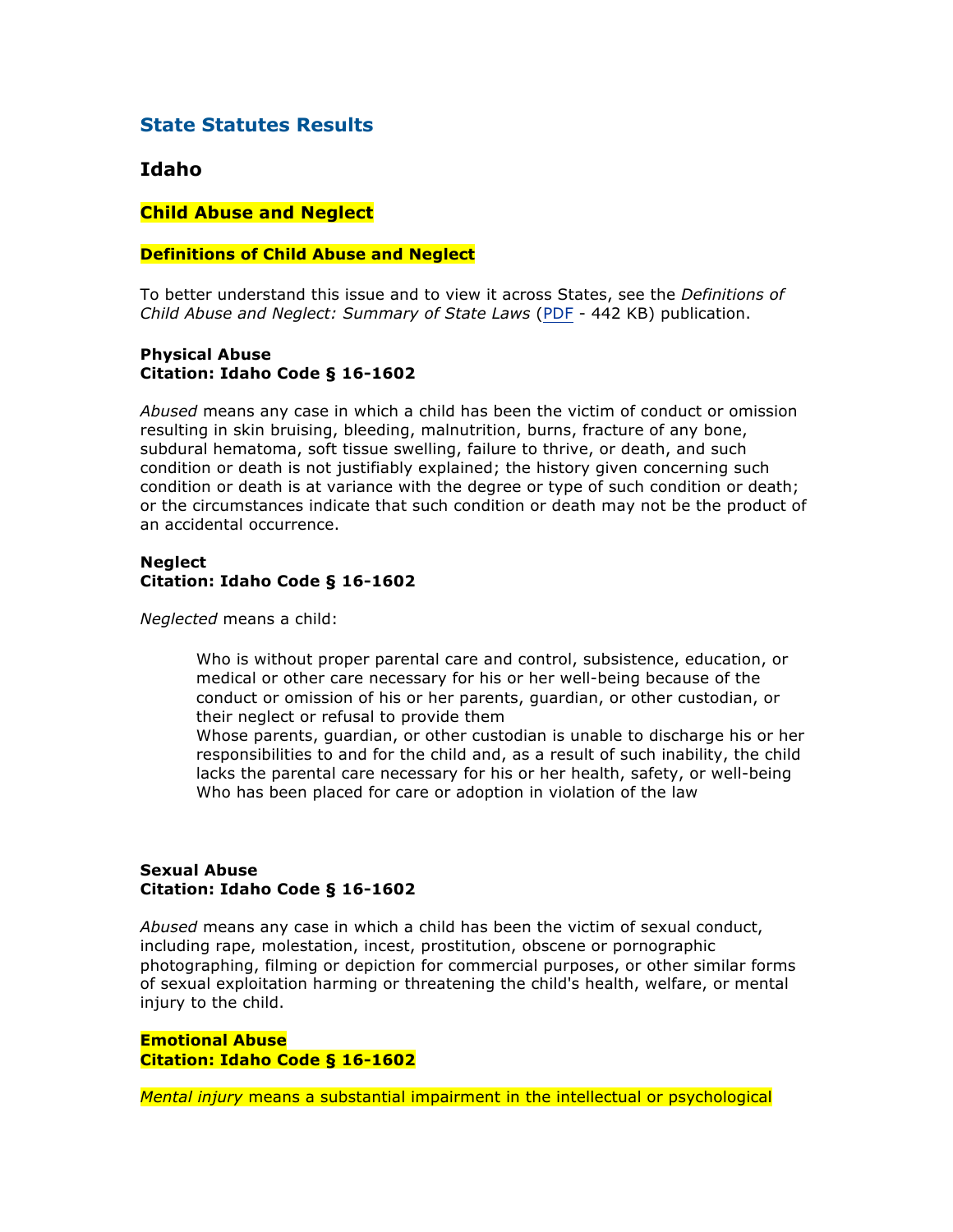ability of a child to function within a normal range of performance and/or behavior, for short or long terms.

### **Abandonment Citation: Idaho Code § 16-1602**

*Abandoned* means the failure of the parent to maintain a normal parental relationship with his or her child, including but not limited to reasonable support or regular personal contact. Failure to maintain this relationship without just cause for a period of 1 year shall constitute *prima facie* evidence of abandonment.

### **Standards for Reporting Citation: Idaho Code § 16-1602**

A report is required when the parent's conduct or omission results in harm to the child.

### **Persons Responsible for the Child Citation: Idaho Code § 16-1602**

Responsible persons include the parent, guardian, or other custodian.

# **Exceptions Citation: Idaho Code § 16-1602**

No child whose parent chooses for the child treatment by prayers through spiritual means alone in lieu of medical treatment shall be deemed for that reason alone to be neglected. This exception shall not prevent the court from ordering emergency medical treatment when the child's life is endangered.

(Back to Top)

### **Mandatory Reporters of Child Abuse and Neglect**

To better understand this issue and to view it across States, see the *Mandatory Reporters of Child Abuse and Neglect: Summary of State Laws* (PDF - 633 KB) publication.

**Professionals Required to Report Citation: Idaho Code § 16-1605**

The following persons are required to report:

Physicians, residents on hospital staffs, interns, nurses, or coroners School teachers or daycare personnel Social workers or law enforcement personnel Other persons

**Reporting by Other Persons**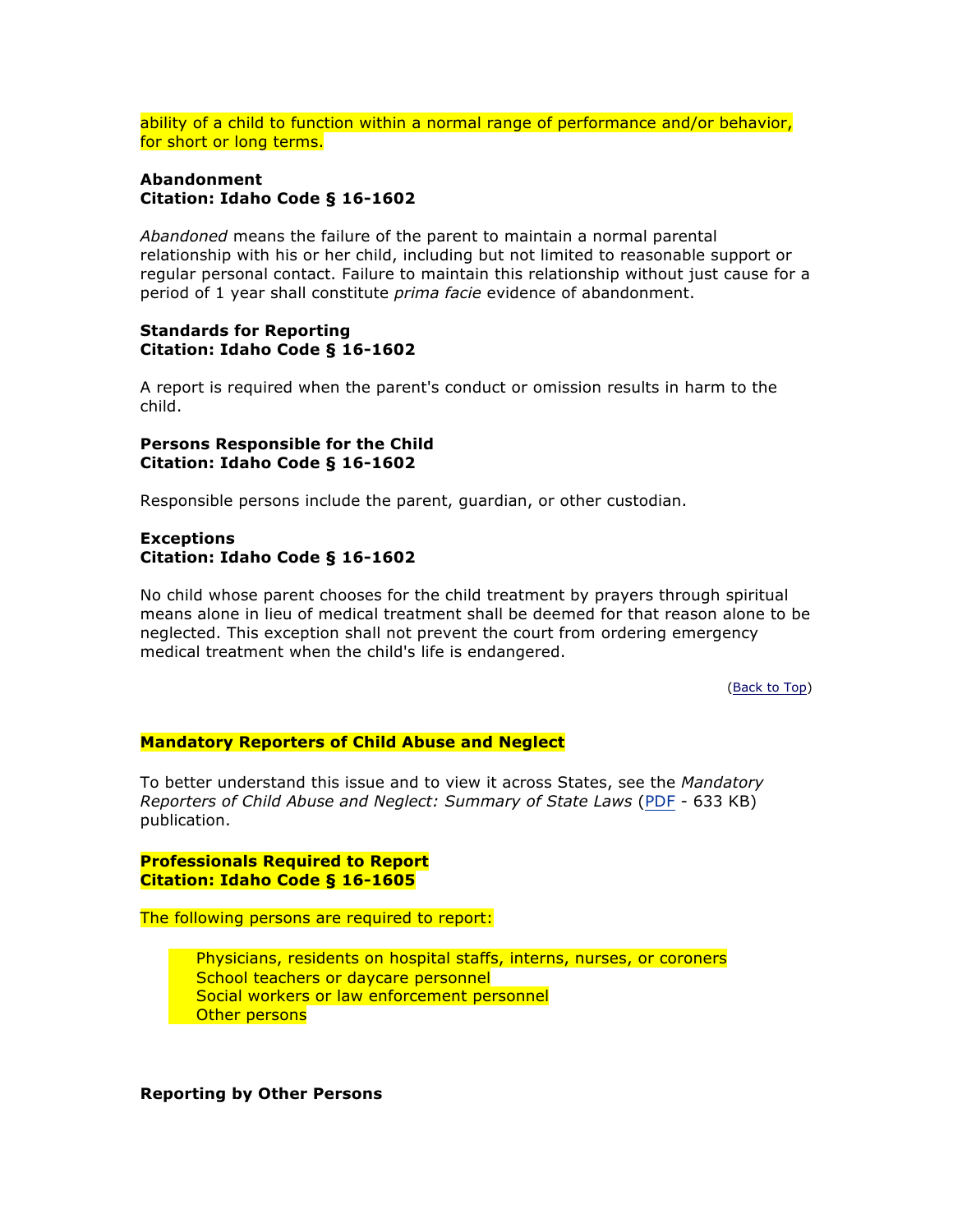### **Citation: Idaho Code § 16-1605**

Any person who has reason to believe that a child has been abused, abandoned, or neglected is required to report.

### **Standards for Making a Report Citation: Idaho Code § 16-1605**

A report is required when:

A person has reason to believe that a child has been abused, abandoned, or neglected.

A person observes a child being subjected to conditions or circumstances that would reasonably result in abuse, abandonment, or neglect.

# **Privileged Communications Citation: Idaho Code §§ 16-1605; 16-1606**

Any privilege between a husband and wife and any professional and client, except for the clergy-penitent or attorney-client privilege, shall not be grounds for failure to report.

### **Inclusion of Reporter's Name in Report**

Not addressed in statutes reviewed.

### **Disclosure of Reporter Identity**

Not addressed in statutes reviewed.

(Back to Top)

# **Penalties for Failure to Report and False Reporting of Child Abuse and Neglect**

To better understand this issue and to view it across States, see the *Penalties for Failure to Report and False Reporting of Child Abuse and Neglect: Summary of State Laws* (PDF - 166 KB) publication.

**Failure to Report Idaho Code § 16-1605(4)** 

Failure to report as required by the reporting laws shall be a misdemeanor.

# **False Reporting Idaho Code § 16-1607**

Any person who makes a report or allegation of child abuse, abandonment, or neglect knowing the report is false, or who reports or alleges the same in bad faith or with malice, shall be liable to the party or parties against whom the report was made for the amount of actual damages sustained or statutory damages of \$2,500,